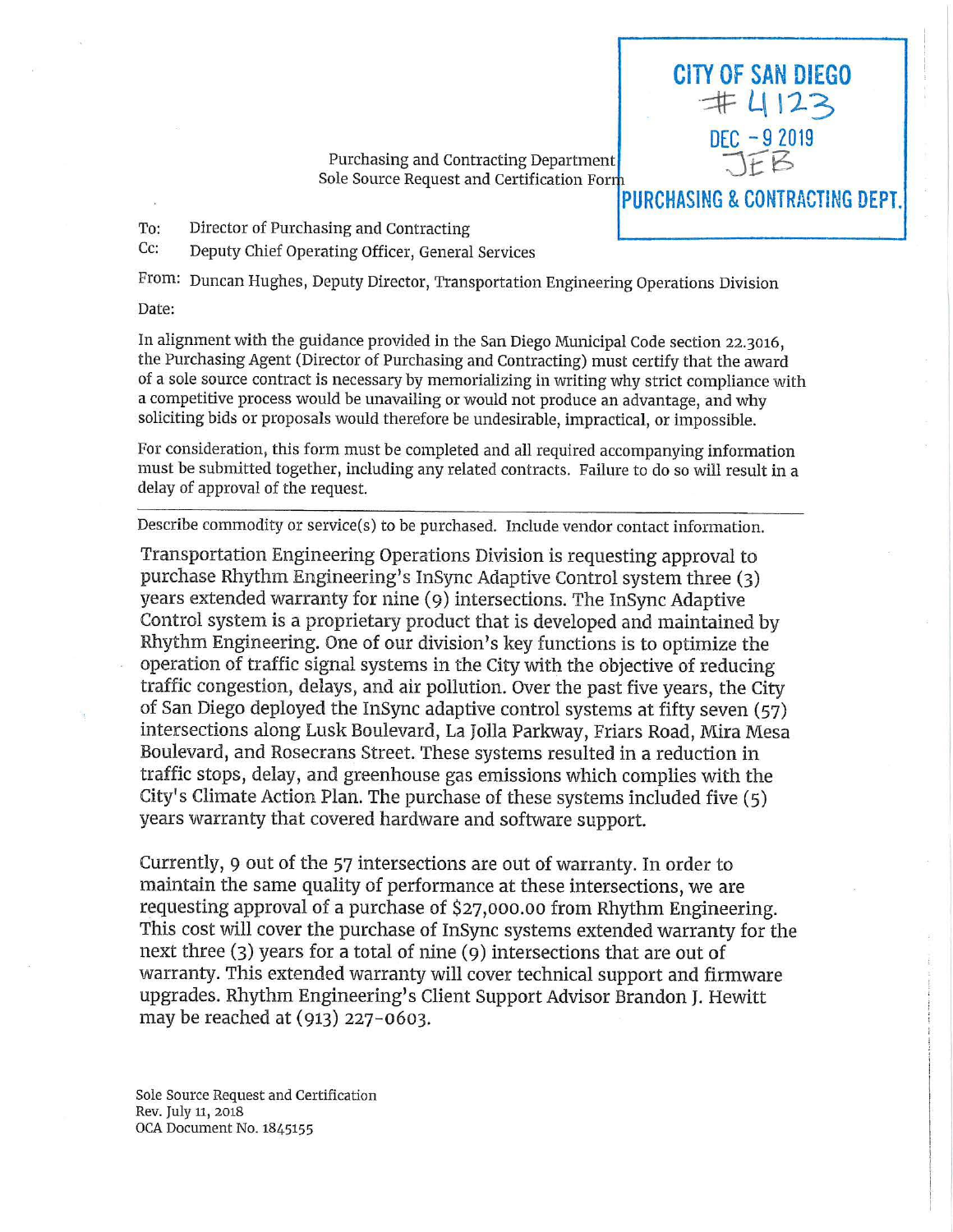## *Tustification*

| This product or service is available from only one supplier and meets at least one of<br>1.<br>the following criteria (please check all that are applicable): |                                                                                                                                                                                                    |                                                                                                                                                                                             |                                                                                                                                                                                                                                           |
|---------------------------------------------------------------------------------------------------------------------------------------------------------------|----------------------------------------------------------------------------------------------------------------------------------------------------------------------------------------------------|---------------------------------------------------------------------------------------------------------------------------------------------------------------------------------------------|-------------------------------------------------------------------------------------------------------------------------------------------------------------------------------------------------------------------------------------------|
| One-of-a-kind/Compatibility                                                                                                                                   |                                                                                                                                                                                                    | Required by Warranty: the product matches existing<br>equipment, infrastructure and is required by<br>warranty. (A letter from the provider which supports<br>this claim must be provided.) |                                                                                                                                                                                                                                           |
|                                                                                                                                                               |                                                                                                                                                                                                    |                                                                                                                                                                                             | b. Goods and Services:                                                                                                                                                                                                                    |
|                                                                                                                                                               |                                                                                                                                                                                                    | i.                                                                                                                                                                                          | the good has no competitive product or<br>alternative on the market.                                                                                                                                                                      |
|                                                                                                                                                               |                                                                                                                                                                                                    |                                                                                                                                                                                             | ii. the service requires a special skill, ability, or<br>expertise linked to the current project that cannot<br>be provided by another supplier.                                                                                          |
|                                                                                                                                                               |                                                                                                                                                                                                    |                                                                                                                                                                                             | (Documentation in support of either of the above<br>claims must be provided by the requesting<br>department.)                                                                                                                             |
|                                                                                                                                                               |                                                                                                                                                                                                    | The product or service complies with established,<br>existing City standards.                                                                                                               |                                                                                                                                                                                                                                           |
| Replacement                                                                                                                                                   | The product or service is the only compatible<br>replacement component that supports a larger system.<br>Or, the services are the only ones that can replace the<br>existing service requirements. |                                                                                                                                                                                             |                                                                                                                                                                                                                                           |
| Do any of the following situations exist?<br>2.                                                                                                               |                                                                                                                                                                                                    |                                                                                                                                                                                             |                                                                                                                                                                                                                                           |
| <b>Limited Competition</b>                                                                                                                                    |                                                                                                                                                                                                    |                                                                                                                                                                                             | Department made an attempt to find a second or<br>multiple sources to no avail.                                                                                                                                                           |
| Emergency                                                                                                                                                     |                                                                                                                                                                                                    |                                                                                                                                                                                             | There is an urgent need for the item or service and time<br>does not permit the City to solicit for competitive bids, as<br>in the cases of emergencies as defined under SDMC<br>section 22.3208,. (Delays in solicitation do not satisfy |
|                                                                                                                                                               | $\Box$ City Standards                                                                                                                                                                              |                                                                                                                                                                                             | a.<br>this criteria)                                                                                                                                                                                                                      |

## *Cost/Market Analysis*

Purchasing and Contracting will perform due diligence on each request. If Purchasing and Contracting can find a suitable, cost effective alternative, this request will be denied and that alternative will be pursued after your department has been contacted to discuss the revised determination.

This form does not take the place of an agreement and all sole source requests for a period of one year or longer will require the **submission of an agreement.** The requesting department must submit a purchase requisition and a copy of this certification to Purchasing and Contracting for a Purchase Order to be issued.

Sole Source Request and Certification Rev. July 11, 2018 OCA Document No. 1845155